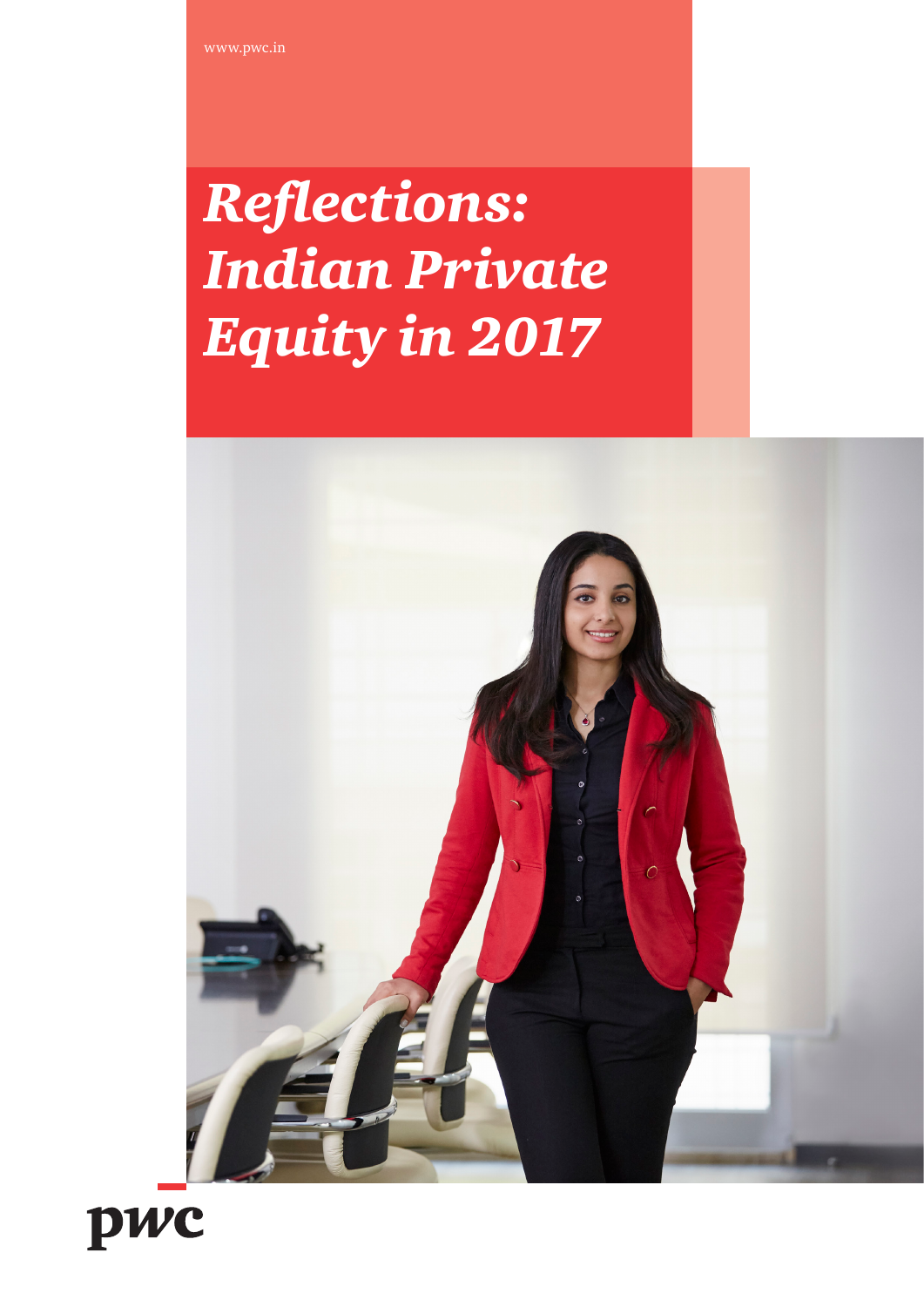# *2017 Overview*

Private Equity (PE) activity in 2017 hit a record high having witnessed USD 24.7 billion\* of investments, across 639 deals. Despite a 23% decline in volume, the year witnessed a nearly 50% increase in deal value over 2016, which saw USD 16.5 billion invested across 829 deals. Having recorded some of the largest PE investments, 2017 also surpassed 2015 which was the previous high year of investment inflows at USD 19.3 billion.

The momentum this year could be largely attributed to the increased attention India got from the Sovereign Wealth Funds (SWFs) and Pension Funds. They were at the frontline of the PE activity for the year, accounting for a little under a third of the aggregate investment value. This year also witnessed some of the largest PE deals India has seen in the Technology, Banking, Agriculture, Renewable Energy and Logistics sectors.

The Technology (including E-commerce) sector retained its dominant position with USD 11 billion invested across 346 deals, accounting for 45% of the investment value this year;

the sector witnessed three of the largest deals this year with Softbank and Tencent being at the forefront. This was followed by the Financial Services sector with USD 5.2 billion invested across 74 deals, a 75% increase in value over 2016. This was partly due to Axis Bank's proposed capital raise of around USD 1 billion from Bain, which would be the largest PE deal in the banking sector as well as a continued interest in Non-Banking Financial Companies/ Micro Finance Institutions.

The Energy sector steered by the renewables space garnered USD 1.5 billion invested across 21 deals, recording the largest PE investment in the renewables space i.e. CPPIB's commitment to invest USD 0.4 million USD in Renew Power Ventures. The Logistics space followed closely with USD 1.4 billion invested across 17 deals, over a threefold increase from the USD 0.4 billion invested in 2016. This was mainly attributable to few Canadian investors. The Healthcare & Life Science space also witnessed significant activity this year, garnering investments worth USD 1.5 billion, driven mainly by the Hospitals / Clinics space. Interestingly the Agriculture space witnessed a spike in activity this year attracting investments worth USD 0.7 billion.

Late stage investments accounted for almost 45% of the investment value this year, more than twice the investment value in 2016. While Buyout deals witnessed a 32% decline in terms of value, Growth

stage investments recorded a 7% increase. Early stage investments continued to decline, accounting for only 3% of the investment value in 2017.

2017 was also a landmark year for PE exits. This year recorded 259 exits valued at USD 12.5 billion\*, which exceeded the previous best year for exits i.e. 2015 by nearly 40% in terms of value. The Technology sector witnessed the highest exit activity with 60 exits aggregating USD 5.8 billion, followed by the Financial Services sector (USD 2.3 billion) and the Healthcare and Life Science sector (USD 1.3 billion). Both public market sales and secondary sales witnessed an increase over 2016, accounting for over 40% and 31% respectively of the total exit value in 2017. This year PE-backed IPOs alone amounted to USD 1.2 billion, a distinctive surge over the previous years which is expected to continue with IPOs becoming a preferred exit route for investors.

#### *\*Figures as on*

*December 15, 2017 and excludes Real Estate deals*

*Source: Venture Intelligence*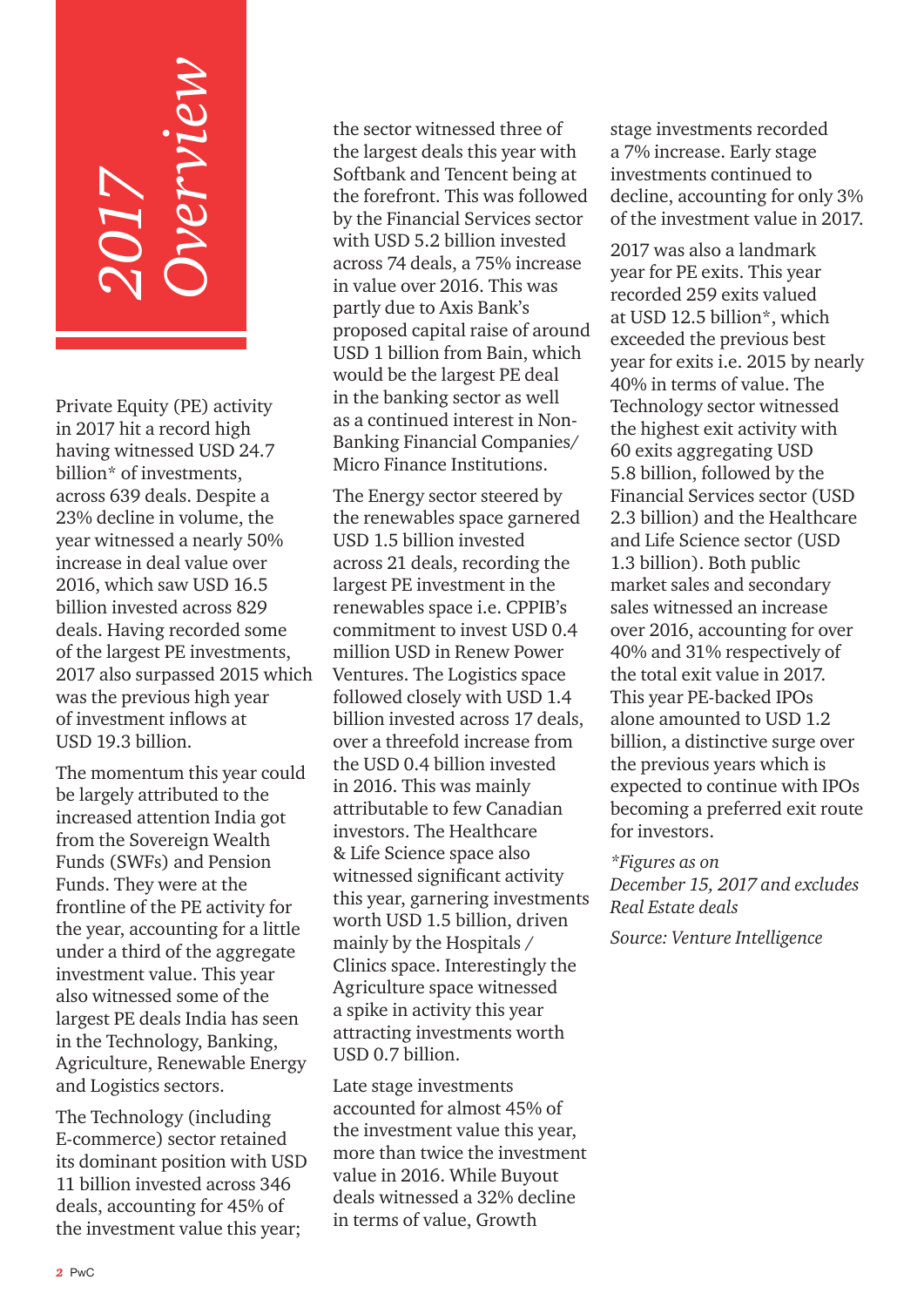## *Outlook for 2018*

A PwC survey among the GP's in 2014 indicated that Private Equity investments in India may cross USD 40 billion by 2025. This seems to be in sight, basis what we have seen over the last three years, and our outlook for 2018.

Investor confidence in India continues to grow. The slew of tax and business aiding reforms over the last couple of years and those in the pipeline indicate this interest would see a surge in the near future, in particular with the Ease of Doing Business in India rankings going up by 30+ points. GST is finally behind us and additional tax and labour reforms are on the anvil. The Insolvency & Bankruptcy Law (IBC) came in sooner than most expected and together with the dismantling of the Foreign Investment Promotion Board (FIPB), introduction of the national IPR policy would be expected to spur deal activity in the country.

India continues to remain the fastest growing major global economy, growing at almost 2 – 3x the global average. With the consumption story persisting, and labour costs low (almost one – third of China), it is expected to generate interest from both financial and corporate investors in 2018.

A large part of the deal activity in 2017 was due to consolidation across key sectors, including consumer internet, telecom towers and infrastructure / EPC businesses. It is expected that some of consolidation play would continue in 2018, which would be an opportunity for PE investors. Likewise, there is a significant opportunity for PE players to support the potential resolution applicants under the IBC, where a number of distressed assets in the core sectors have come up for bid.

The Insurance sector is also expected to attract investments considering the Insurance Regulatory and Development Authority of India's (IRDAI) recent move to permit PE firms to invest in Insurance companies as promoters.

We also expect advancements in Artificial Intelligence, Robotics and an increasing move towards digital wallets and online retail to cause incremental opportunities for investors in the technology space. Infrastructure and allied service businesses too are expected to continue to attract high interest from private equity investors. The Governmentsponsored, National Investment and Infrastructure Fund (NIIF), which has already attracted significant investor interest is also likely to lead platform deals across various infrastructure verticals.

The Indian PE landscape has developed significantly over the last 10 years, and is in a considerably mature phase now with two full investment cycles behind it. The India opportunity appears pleasant with possibilities to deploy capital across asset classes,so 2018 can perhaps better the 2017 inflows.